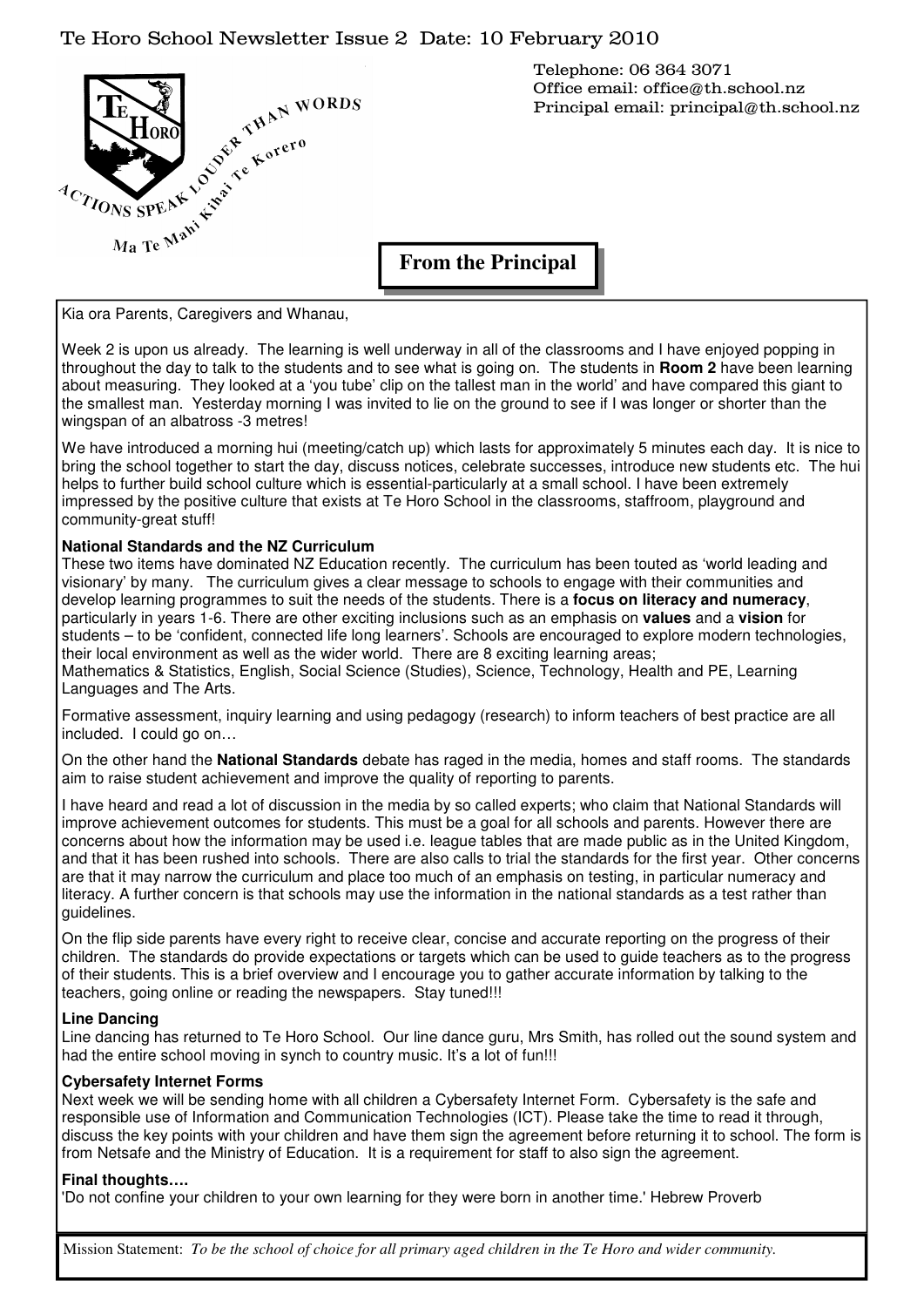## **First Contact Evening**

'First Contact' evenings will again be used this year. The purpose of this contact is to establish a rapport between parents and teachers and open dialogue that will enhance and support the education of the child and help parents to become familiar with the programmes and culture of each classroom. The teachers would like parents/caregivers to complete an individual

questionnaire for **each** child and return it to the school by: **Friday 12 February,** via the clown's mouth please. We hope that you all take this opportunity to attend this 'First Contact' evening on **Wednesday 17th February starting at 5:00pm and finishing at 7:00pm.** 

Please come along for a BYO picnic and catch up for the beginning of the year. Staff will be available to answer any questions that you may have. Time can be arranged with class teachers if more formal meetings are required. The swimming pool will be open.

## **SCHOOL UNIFORMS**

Parents who have preordered the new school uniforms will have the opportunity to try these on your child on Mondays and Thursdays after school starting at 3:00pm in Room 6. Parents who have not ordered and would like to are most welcome to come along and try on and order. Many thanks to Shelly FitzGerald for taking over the role.

## **WORLD MATHS DAY**

World Maths Day is being held on 3rd March this year. Te Horo school has been registered to take part and we will be attempting to answer as many maths questions as we can in a day online using the Mathletics programme. Registered students will receive a username and password to enable them to practise at home and at school before the event. The website is www.worldmathsday.com. Please encourage your child to take part as we are considering purchasing this programme at school .

#### **STATIONERY**

Thank you to all the parents who got their orders in quickly this week. Unfortunately some children are waiting on backordered items. We apologise for the inconvenience but all should be sorted, hopefully, by the end of this week. Many thanks to Shelly FitzGerald and her team for helping out with this big job. We will look at having packs next year so the orders come all made up.

#### **POOL KEYS**

It has been decided to issue pool keys to Te Horo school parents this season for \$30.00 with a \$10 refundable deposit at the end of the season. If you would like a key please call into the School Office. Special thanks goes to Andy Cooper who has assisted Mike with the upkeep of the pool, applying chemicals and vacuuming when Mike has been unable to do it.

#### **SWIMMING PROGRAMME**

This is going very well, and the pool has been a welcome respite with the hot weather we have been having. Many thanks to the parents who are coming in and assisting the teachers with the swimming programme, this is much appreciated.

#### **ROOM 8 ORIENTATION CAMP**

Please return forms and payment as soon as possible for the Room 8 camp to Otaki Forks. Many thanks.

## **Haruatai swimming**

As part of the Physical Education programme all children in Years 4-7 will be swimming at the Haruatai Pool in Otaki on Wednesday 3<sup>rd</sup>, Friday 5<sup>th</sup>, Wednesday 10<sup>th</sup> and Friday  $12^{th}$  of March from 1:30pm-2:30pm. Swimming sports will then be held at Haruatai on Wednesday 17<sup>th</sup> at 1:00pm. The cost to cover buses and hiring the pool will be \$11:00 per child. A separate notice will be sent home shortly.

# **Otaki Winter Launch**

#### **MINX News OTAKI WINTER LAUNCH Tuesday 23rd February starting at 6:00pm at the Te Horo Community Hall**

This evening to raise funds for one of our Minx co workers, **Fiona Gray**. Fiona suffered a cycling accident in November and is unable to return to work for a long long time. Fiona lives in Te Horo and has 4 lovely girls, Lani,, Alex, Isla and Devon. Devon has been granted a scholarship to Japan for 9 months later on this year which all needs to be funded by her. If we can put some of our funds raised tpwards this that would be great for the family. More donations are welcome for a silent auction. Fiona was a teacher aide at Te Horo School last year, and we all very sad to hear about her accident.

# **From the Home and School**

Hello to everybody

Now that your children are all settling back into school, you are probably wondering when the Home and School committee will be up and running again! So to put your minds at rest - we are having our first meeting on Tuesday 16 February at 7.30pm. The meeting following that will be our AGM scheduled for March 16th. So do come along and join us, we are a fun group and hard working. The meeting is held in the staffroom 7:30pm, all welcome. If you would like to know anything else please feel free to contact me: Jacqui Simpson on 364 6134.

# **Coming Events**

| 17 February | Parent Open Night 5-7:00pm                         |  |
|-------------|----------------------------------------------------|--|
|             | 23-25 February Room 8 Orientation Camp Otaki Gorge |  |
| 1 March     | Term 1 show Power of One 1:20-2:05pm               |  |
|             | in the school hall                                 |  |
| 3 March     | Haruatai swimming 1:10-2:30pm                      |  |
|             | <b>World Maths Day</b>                             |  |
| 5 March     | Haruatai swimming 1:10-2:30pm                      |  |
| 10 March    | Haruatai swimming 1:10-2:30pm                      |  |
| 12 March    | Haruatai swimming 1:10-2:30pm                      |  |
| 17 March    | Senior Swimming Sports at Haruatai                 |  |
|             | 12:40-2:30pm                                       |  |
| 25 March    | Theme Day-Beach                                    |  |
| 30 March    | Club X Country                                     |  |
| 1st April   | pp date for Club X Country                         |  |
|             | <b>TERM ONE ENDS!</b>                              |  |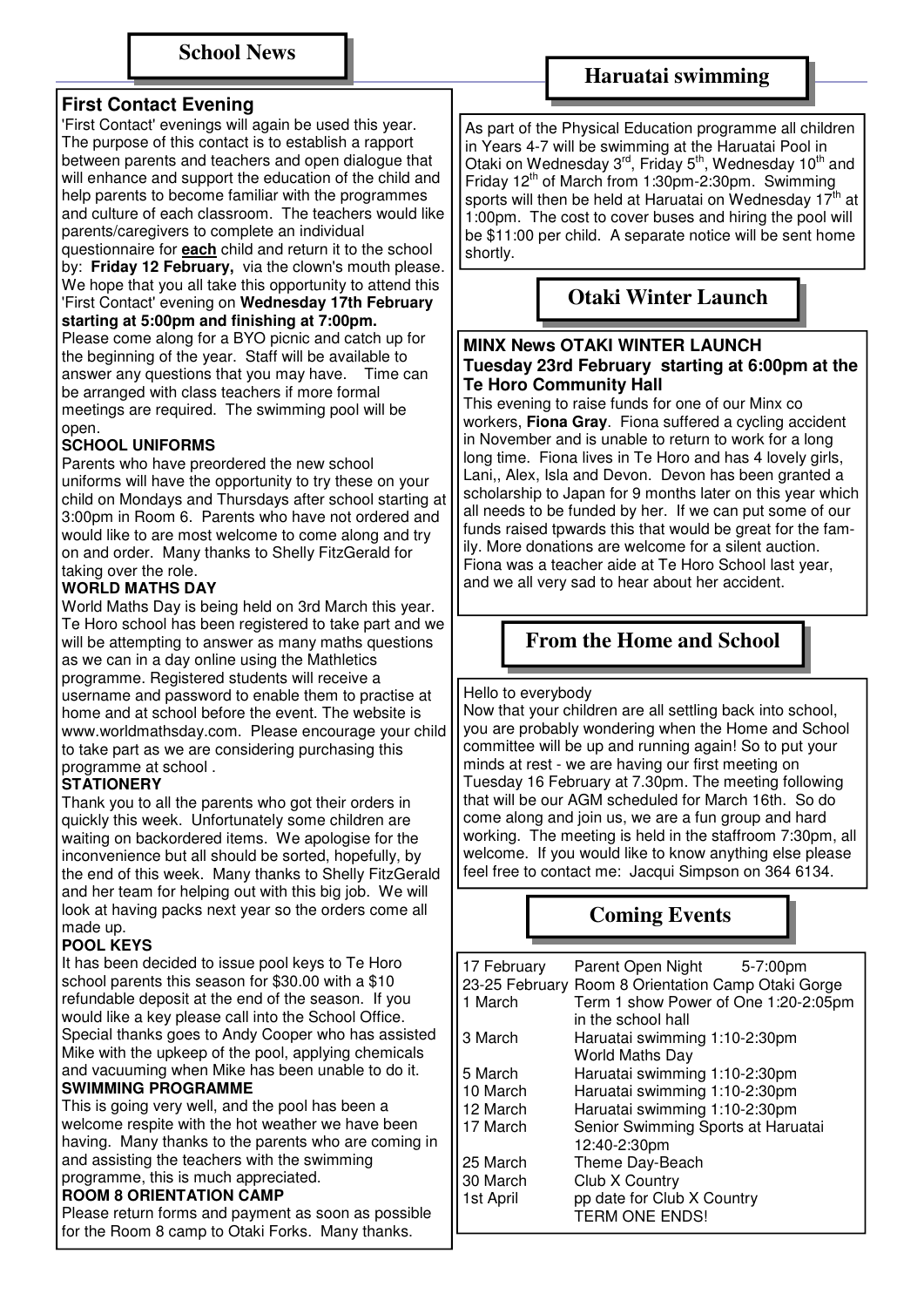| <b>Term 1 2010</b>                                                                                                                                                                                                                                                             | <b>First Contact Information Sheet</b> |  |
|--------------------------------------------------------------------------------------------------------------------------------------------------------------------------------------------------------------------------------------------------------------------------------|----------------------------------------|--|
| The classroom teachers would like to gather information from parents and<br>caregivers about your child to help with their education and development. Please<br>take a few minutes to fill in this questionnaire and return it to school by Friday 12<br>February. Thank you!! |                                        |  |
| Child's Name:                                                                                                                                                                                                                                                                  | Room:                                  |  |
| What specific goals do you have for your child for 2010? (you may wish to discuss/<br>negotiate these with your child.)                                                                                                                                                        |                                        |  |
|                                                                                                                                                                                                                                                                                |                                        |  |
|                                                                                                                                                                                                                                                                                |                                        |  |
|                                                                                                                                                                                                                                                                                |                                        |  |
| List your child's interests, hobbies and strengths                                                                                                                                                                                                                             |                                        |  |
|                                                                                                                                                                                                                                                                                |                                        |  |
| Any further comments or questions?                                                                                                                                                                                                                                             |                                        |  |
|                                                                                                                                                                                                                                                                                |                                        |  |
|                                                                                                                                                                                                                                                                                |                                        |  |
|                                                                                                                                                                                                                                                                                |                                        |  |